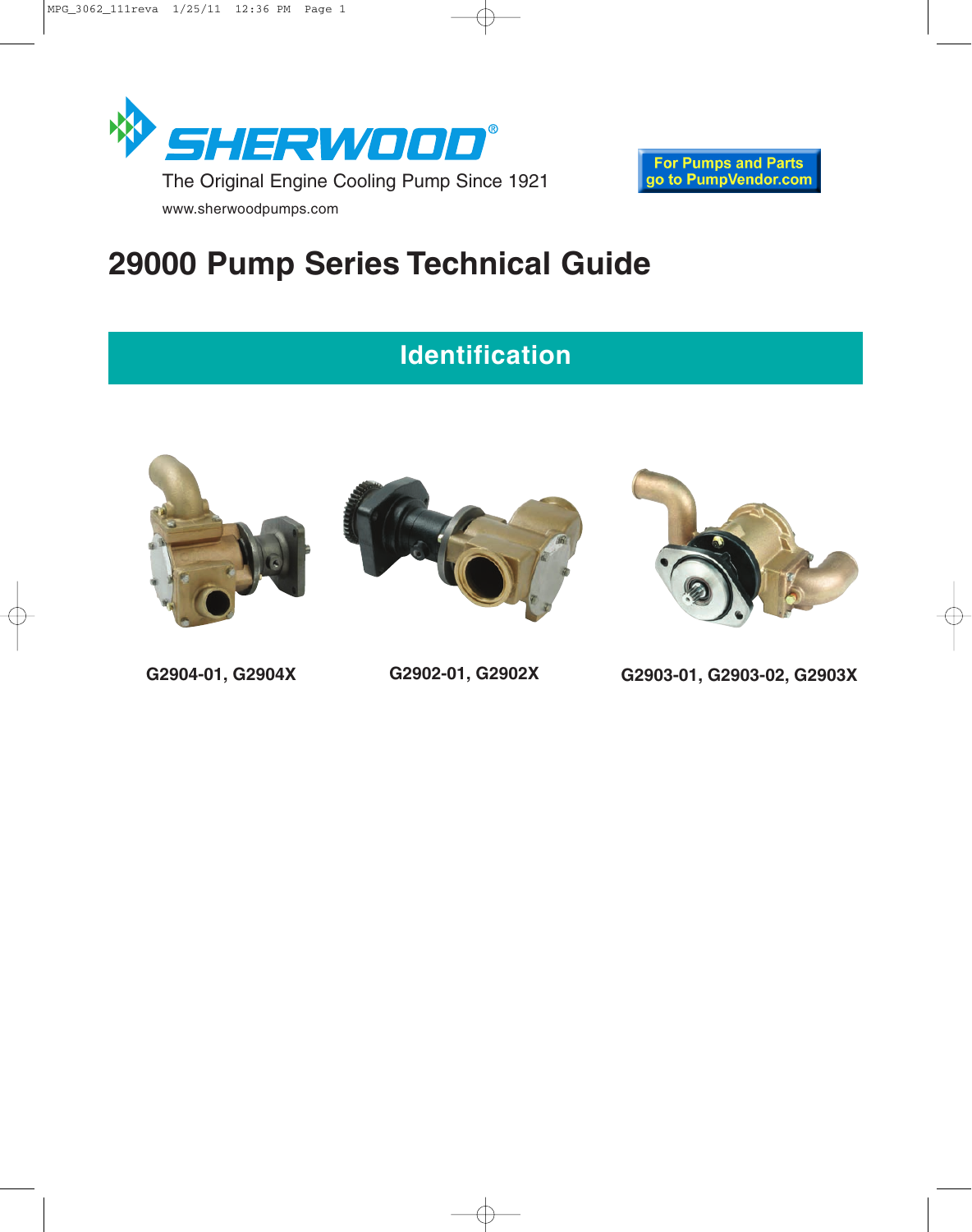### **Assembly / Disassembly Instructions**



The following assembly/disassembly procedures apply to all 29000 Series pumps. Deviations from pump to pump are primarily a result of different methods of drive and mounting. Pump numbers can be found stamped into the cover plate of the pump.

#### **Disassembly:**

- A. Remove the bolts (1) and lockwashers (2) from the cover (3).
- B. Remove the cover, quad rings (4), impeller (5), cam liner halves (6), and wearplate (7). Note the direction of the impeller blades to ensure proper replacement of the impeller during the assembly procedure. Caution: the pin (8) might fall out from its place between the cam liner halves.
- C. Using external snap ring pliers, remove the retaining ring (9) from the shaft.
- D. Slide the washer (10) and mechanical seal (11) off of the shaft.
- E. Remove the bolts (12) holding the body (13) to the housing (14).
- F. Slide the housing off of the shaft and body assembly.
- G. Press the seal seat (15) out of the housing.
- H. When applicable remove the drive gear assembly: while supporting the drive gear (16), remove the nut (17), nut washer (18), and key (19) from the shaft. Slide the gear off of the shaft and remove the thrust washer (20) behind the gear.
- I. Using internal snap ring pliers, remove the retaining ring (21) from the body. Remove the bearing shield (24) from the body.
- J. Press the bearing and shaft assembly (22) out of the body.
- K. Remove the lip seal (23) and washer (25) from the body.
- L. Inspect the shaft for grooving of the lip seal area and heavy fretting of the spline portion that drives the impeller. Inspect the bearings for loss of grease, corrosion, and rough rotation. If the shaft or bearings exhibit such a wear, replace the entire shaft and bearing assembly (22) listed on page 4.

**Warning:** Do not try to build the shaft and bearing assembly from the individual parts, but instead purchase the entire shaft and bearing assembly listed below. Due to extremely tight tolerances, special assembly procedures for this assembly must be followed to prevent galling of the shaft in the lip seal area.

#### **Assembly:**

- A. Replace the washer (25) then press the lip seal (23) into the pump body (13) with the metal backing ring of the lip seal toward the housing (14) and away from the engine. Care should be taken to insure proper alignment of the lip seal to the pump body and that the lip seal is uniformly pressed to prevent distortion.
- B. Press the shaft and bearing assembly (22) into the pump body.
- C. Slide the bearing shield (24) into the pump body and against the inner bearing.
- D. Using internal snap ring pliers, install the retaining ring (21) into the body.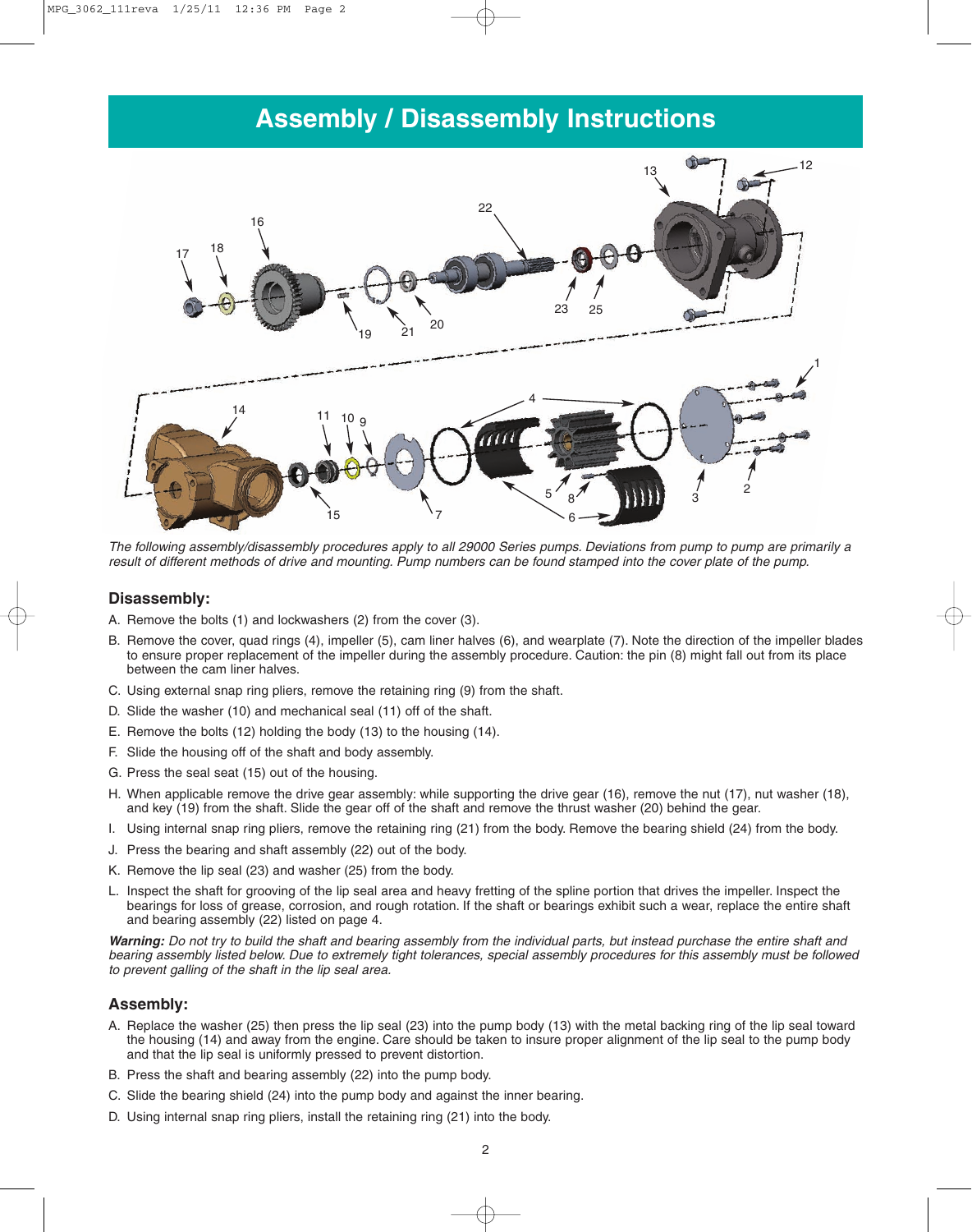## **Assembly / Disassembly Instructions (continued)**

- E. E. Press the mechanical seal seat (15) into the housing with the gray silicon carbide face toward the impeller. Lubricate the outside of the seat boot with a water soluble lubricant or soapy water for easier assembly. Oil or grease must not be used as it will prevent the rubber cup assembly from properly gripping the housing. The seat should be inspected to ensue that the cup did not become partially dislodged during the assembly procedure.
- F. Slide the housing over the shaft and body assembly. Apply Loctite #262 or equivalent to the bolt threads. Fasten the three bolts (12) and torque them to 25 ft-lbs.
- G. When applicable, replace the drive gear assembly. Slide the thrust washer (20) onto the outer bearing. Place the key (19) in the shaft, then slide the gear (16) on the shaft. Apply Loctite #262 or equivalent to the shaft threads. Replace the washer (18), then tighten the nut (17) onto the shaft for the G2902-01 and G2902X. While supporting the drive gear, torque the nut to 270 ft-lbs
- H. Lubricate the inter rubber portion of the mechanical seal (11) with a water soluble lubricant or soapy water and slide the seal onto the shaft, with the silicon carbide portion of the mechanical seal toward the seal seat. Oil or grease must not be used as it will prevent the mechanical seal from properly gripping the shaft.
- I. Place the washer (10) onto the shaft and against the mechanical seal and then using external snap ring pliers, install the retaining ring (9) into the groove in the shaft to compress the mechanical seal.
- J. Install the wearplate (7) with the hole in the plate lined up with the slot in the housing. Install the quad ring (4) into the housing and on top of the wearplate.
- K. Create the cam assembly by connecting the cam halves (6) together and installing the pin (8) into the cam liner. A dab of grease can be used to hold the pin in place during installation. Place the cam assembly into the housing, ensuring that the pin aligns with the slot in the housing.
- L. Insert the impeller (5) in the housing using a twisting motion. Ensure that the impeller blades are bent in the same direction as upon removal (dependent on the pump model – see illustration below for details). For ease of installation, apply a silicon lubricant to the impeller. **Caution**: DO NOT USE A PETROLEUM-BASED LUBRICANT (petroleum product will cause damage to the impeller).



Vanes flipped to the left (viewed from cover).

**Models:** G2902-01, G2902X, G2903-01, G2903-02, G2903X



Vanes flipped to the right (viewed from cover). **Models:** G2904-01, G2904X

- M. Insert the remaining quad ring (4) into the groove, install the cover (3) on the housing, and then fasten the lockwashers (2) and bolts (1) to 8 ft-lbs. torque.
- N. After installation, inspect the pump seal, lip seal, body and housing areas for leaks.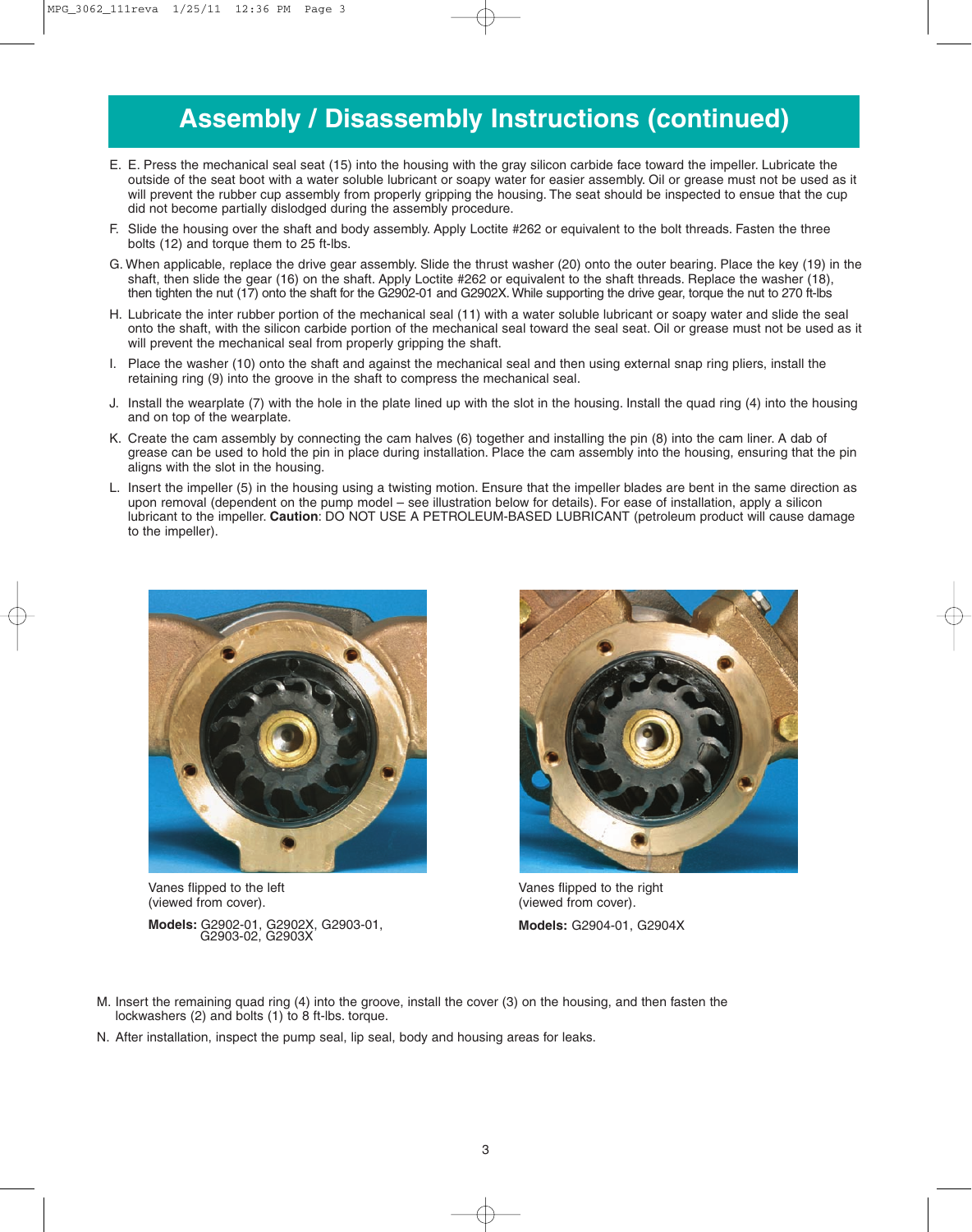# **Assembly / Disassembly Instructions (continued)**

| Sherwood #      |                         |                | G2902-01  | G2902X    | G2903-01  | G2903-02  | G2903X    | G2904-01  | G2904X    |
|-----------------|-------------------------|----------------|-----------|-----------|-----------|-----------|-----------|-----------|-----------|
| <b>Item</b>     |                         | <b>QTY</b>     |           |           |           |           |           |           |           |
| 1               | Cap Screw               | 5              | 19626-SHW | 19626-SHW | 19626-SHW | 19626-SHW | 19626-SHW | 19626-SHW | 19626-SHW |
| $\overline{2}$  | Lockwasher              | 5              | 15944-SHW | 15944-SHW | 15944-SHW | 15944-SHW | 15944-SHW | 15944-SHW | 15944-SHW |
| 3               | <b>Cover Plate</b>      | 1              | 19837-SHW | 19837-SHW | 19837-SHW | 19837-SHW | 19837-SHW | 19837-SHW | 19837-SHW |
| $\overline{4}$  | <b>Quad Ring</b>        | $\overline{2}$ | 21561-SHW | 21561-SHW | 21561-SHW | 21561-SHW | 21561-SHW | 21561-SHW | 21561-SHW |
| 5               | Impeller                | 1              | 29000-SHW | 29000-SHW | 29000-SHW | 29000-SHW | 29000-SHW | 29000-SHW | 29000-SHW |
| $6\phantom{1}6$ | <b>Cam Liner Halves</b> | $\overline{2}$ | 21533-SHW | 21533-SHW | 21106-SHW | 21106-SHW | 21106-SHW | 21106-SHW | 21106-SHW |
| $\overline{7}$  | <b>Wear Plate</b>       | $\mathbf{1}$   | 19836-SHW | 19836-SHW | 19836-SHW | 19836-SHW | 19836-SHW | 19836-SHW | 19836-SHW |
| 8               | Pin                     | $\mathbf{1}$   | 21566-SHW | 21566-SHW | 21566-SHW | 21566-SHW | 21566-SHW | 21566-SHW | 21566-SHW |
| 9               | <b>Retaining Ring</b>   | $\overline{2}$ | 19762-SHW | 19762-SHW | 19762-SHW | 19762-SHW | 19762-SHW | 19762-SHW | 19762-SHW |
| 10              | Washer                  | 1              | 19866-SHW | 19866-SHW | 19866-SHW | 19866-SHW | 19866-SHW | 19866-SHW | 19866-SHW |
| 11/15           | Mechanical Seal Assy.   | 1              | 23837-SHW | 23837-SHW | 24511-SHW | 24511-SHW | 24511-SHW | 23837-SHW | 23837-SHW |
| 12              | Bolt                    | 3              | 21172-SHW | 21172-SHW | 21172-SHW | 21172-SHW | 21172-SHW | 21172-SHW | 21172-SHW |
| 13              | Body                    | $\mathbf{1}$   | 23916-SHW | 23916-SHW | 23396-SHW | 23396-SHW | 23396-SHW | 21827-SHW | 21827-SHW |
| 14              | Housing                 | 1              | 24623-SHW | 24623-SHW | 23523-SHW | 23523-SHW | 23523-SHW | 21829-SHW | 21829-SHW |
| 16              | Gear                    | 1              | 22789-SHW | 22789-SHW |           |           |           |           |           |
| 17              | Nut                     | 1              | 22790-SHW | 22790-SHW |           |           |           |           |           |
| 18              | Washer                  | 1              | 22788-SHW | 22788-SHW |           |           |           |           |           |
| 19              | Keyr                    | 1              | 22791-SHW | 22791-SHW |           |           |           |           |           |
| 20              | <b>Gear Spacer</b>      | 1              | 23926-SHW | 23926-SHW |           |           |           |           |           |
| 21              | <b>Retianing Ring</b>   | 1              | 19867-SHW | 19867-SHW | 19867-SHW | 19867-SHW | 19867-SHW | 19867-SHW | 19867-SHW |
| 22              | Bearing and Shaft Assy. | $\mathbf{1}$   | 25145-SHW | 25145-SHW | 25103-SHW | 25103-SHW | 25103-SHW | 25112-SHW | 25112-SHW |
| 23              | Lip Seal                | 1              | 23045-SHW | 23045-SHW | 23045-SHW | 23045-SHW | 23045-SHW | 19869-SHW | 19869-SHW |
| 24              | <b>Bearing Shield</b>   | $\mathbf{1}$   | 23425-SHW | 23425-SHW | 23425-SHW | 23425-SHW | 23425-SHW |           |           |
|                 | Minor Repair Kit        |                | 25146-SHW | 25146-SHW | 25044-SHW | 25044-SHW | 25044-SHW | 25146-SHW | 25146-SHW |
|                 | <b>Major Repair Kit</b> |                | 25147-SHW | 25147-SHW | 25045-SHW | 25045-SHW | 25045-SHW | 25148-SHW | 25148-SHW |

The gear for the G2902X is 22789. The gear for the G2906X is 25191.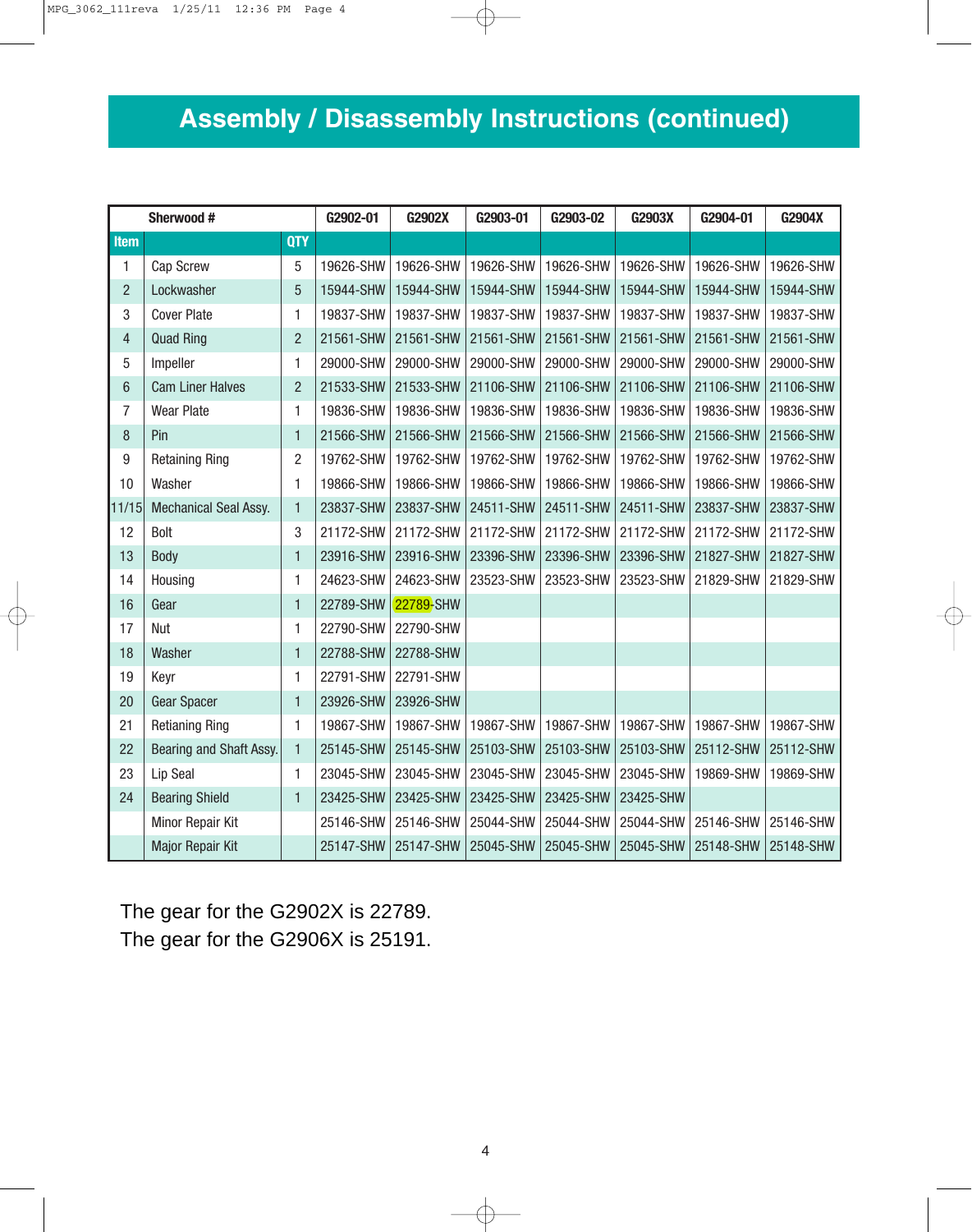### **29000 Impeller & Impeller Puller**

The patented 18000 impeller with threaded insert makes replacement easy when using the inexpensive Sherwood Impeller Puller (Model #23631).



#### **Removal**

- Remove the cover.
- Insert the Sherwood puller into the threaded insert.
- Screw the puller against the shaft lifting the impeller until loose.
- Twist and pull the impeller out of the pump.



#### **Installation**

- Apply a non-petroleum based lubricant to impeller (i.e. silicon or soapy water).
- Install the impeller with a twisting motion onto the shaft.
- Option: Use puller tool to push impeller into pump by loosening and lowering nut until tightening against impeller insert occurs, then turning for installation.
- Then use a small amount of non-petroleum based lubricant to help hold the o-ring in place while replacing the cover.

Use the same puller (#23631 or 25105) for the 17000, 18000, 22000, 26000, 30000 impeller as well.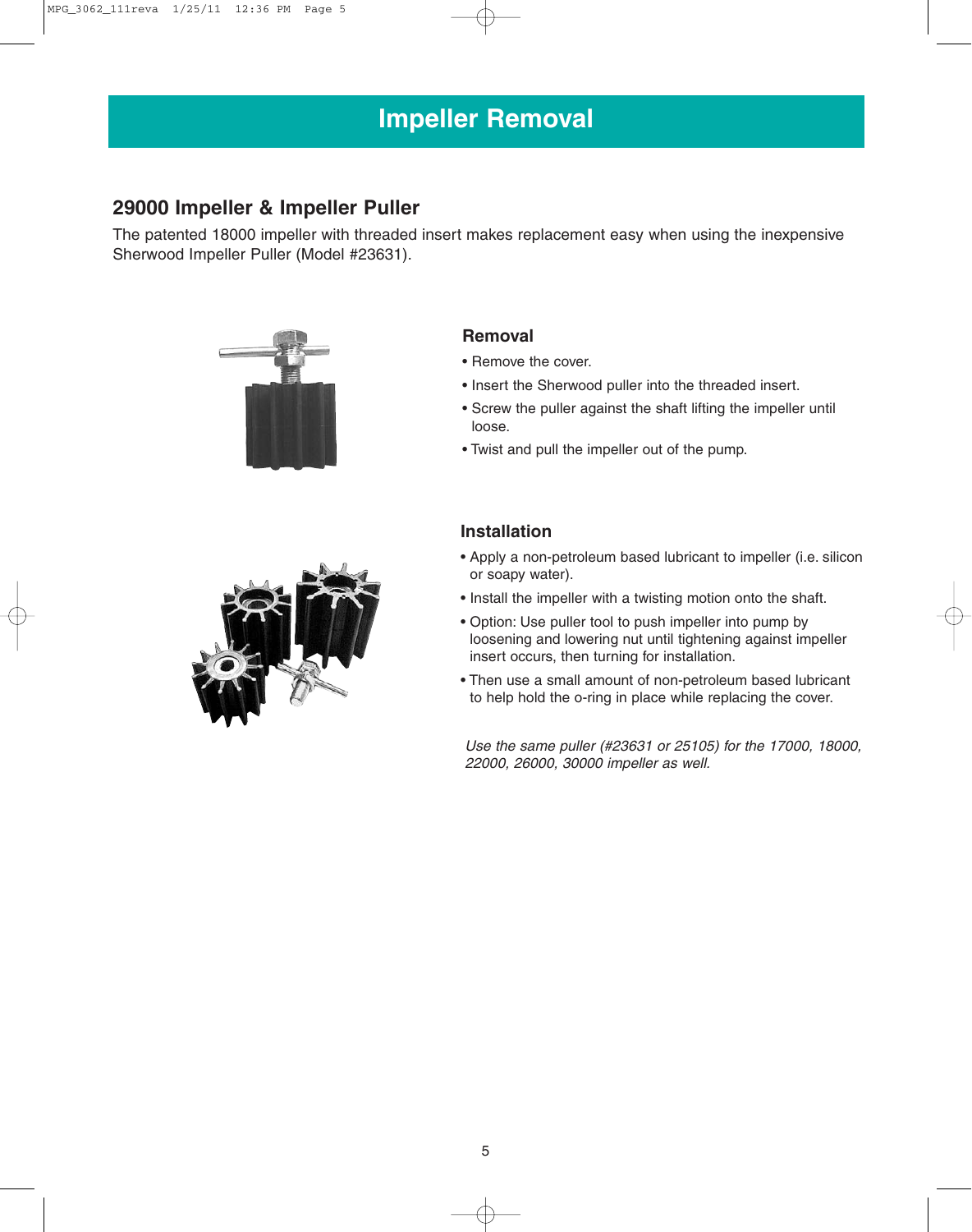## **Preventative Maintenance**

| <b>Maintenance</b> |                   | <b>Pleasure Boating</b><br>(Low Hours) | <b>Commercial/Fishing Use</b><br>(High Hours) |                          |  |
|--------------------|-------------------|----------------------------------------|-----------------------------------------------|--------------------------|--|
| <b>Schedule</b>    | <b>Light Duty</b> | <b>Severe Duty</b>                     | <b>Heavy Duty</b>                             | <b>Severe Duty</b>       |  |
|                    |                   | (High RPM, Silt or Sand)               |                                               | (High RPM, Silt or Sand) |  |
| Impeller Kit       | Every year        | 6 months                               | 6 months                                      | 3 months                 |  |
| <b>Minor Kit</b>   | 2 years           | Every year                             | Every year                                    | 6 months                 |  |
| Major Kit          | 4 years           | 2 years                                | 2 years                                       | Every year               |  |

### **The #1 reason for premature engine wear is overheating. To maintain engine performance, insist upon genuine Sherwood impellers and service kits.**

|          | <b>Impeller Kit</b><br>29000K | <b>Minor Kit</b><br>25146                  | <b>Minor Kit</b><br>25044 | <b>Major Kit</b><br>25147                       | <b>Major Kit</b><br>25045    | <b>Major Kit</b><br>25148 |
|----------|-------------------------------|--------------------------------------------|---------------------------|-------------------------------------------------|------------------------------|---------------------------|
|          | 29000-SHW Impeller            | 29000-SHW Impeller                         | 29000-SHW Impeller        | 29000-SHW Impeller                              | 29000-SHW Impeller           | 29000-SHW Impeller        |
|          | 21561-SHW Quad Ring           | 21561-SHW Quad Ring                        | 21561-SHW Quad Ring       | 21561-SHW (2) Quad Ring                         | 21561-SHW (2) Quad Ring      | 21561-SHW Quad Ring       |
|          | 21566-SHW Pin                 | 21566-SHW Pin                              | 21566-SHW Pin             | 21566-SHW Pin                                   | 21566-SHW Pin                | 1-21566-SHW Pin           |
|          |                               | 19762-SHW Snap Ring                        | 19762-SHW Snap Ring       | 19762-SHW Snap Ring                             | 19762-SHW Snap Ring          | 19762-SHW Snap Ring       |
|          |                               | 19866-SHW Washer                           | 19866-SHW Washer          | 19866-SHW Washer                                | 19866-SHW Washer             | 19866-SHW Washer          |
|          |                               | 223837-SHW Seal Assy. 24511-SHW Seal Assy. |                           | 23837-SHW Seal Assy.                            | 24511-SHW Seal Assy.         | 23837-SHW Seal Assy.      |
|          |                               |                                            | 1720-0212-SHW 0-ring      | 19836-SHW Wear Plate                            | 1720-0212-SHW 0-ring         | 19835-SHW Washer          |
|          |                               |                                            | 1720-0213-SHW 0-ring      | 19837-SHW Cover                                 | 1720-0213-SHW 0-ring         | 19836-SHW Wear Plate      |
|          |                               |                                            | 19836-SHW Wear Plate      | 21533-SHW (2) Cam Halves   19836-SHW Wear Plate |                              | 19837-SHW Cover           |
|          |                               |                                            | 19837-SHW Cover           | 19867-SHW Snap Ring                             | 19837-SHW Cover              | 21106-SHW (2) Cam Halves  |
|          |                               |                                            | 21106-SHW (2) Cam Halves  | 19868-SHW Slinger                               | 21106-SHW (2) Cam Halves     | 19867-SHW Snap Ring       |
|          |                               |                                            |                           | 22788-SHW Washer                                | 19867-SHW Snap Ring          | 19868-SHW Slinger         |
|          |                               |                                            |                           | 22790-SHW Nut                                   | 19868-SHW Slinger            | 19869-SHW Lip Seal        |
|          |                               |                                            |                           | 22791-SHW Key                                   | 23045-SHW Lip Seal           |                           |
|          |                               |                                            |                           | 23045-SHW Lip Seal                              | 23425-SHW Sheild             |                           |
|          |                               |                                            |                           | 23425-SHW Sheild                                | 25103-SHW Shaft/Bearing Assy |                           |
|          |                               |                                            |                           | 23926-SHW Gear Spacer                           |                              |                           |
| G2902-01 | $\mathbf x$                   | $\pmb{\mathsf{X}}$                         |                           | X                                               |                              |                           |
| G2902X   | X                             | X                                          |                           | X                                               |                              |                           |
| G2903-01 | X                             |                                            | $\pmb{\mathsf{X}}$        |                                                 | X                            |                           |
| G2903-02 | X                             |                                            | X                         |                                                 | $\pmb{\mathsf{X}}$           |                           |
| G2903X   | X                             |                                            | Χ                         |                                                 | $\pmb{\mathsf{X}}$           |                           |
| G2904-01 | χ                             | $\pmb{\mathsf{X}}$                         |                           |                                                 |                              | $\pmb{\mathsf{X}}$        |
| G2904X   | χ                             | χ                                          |                           |                                                 |                              | X                         |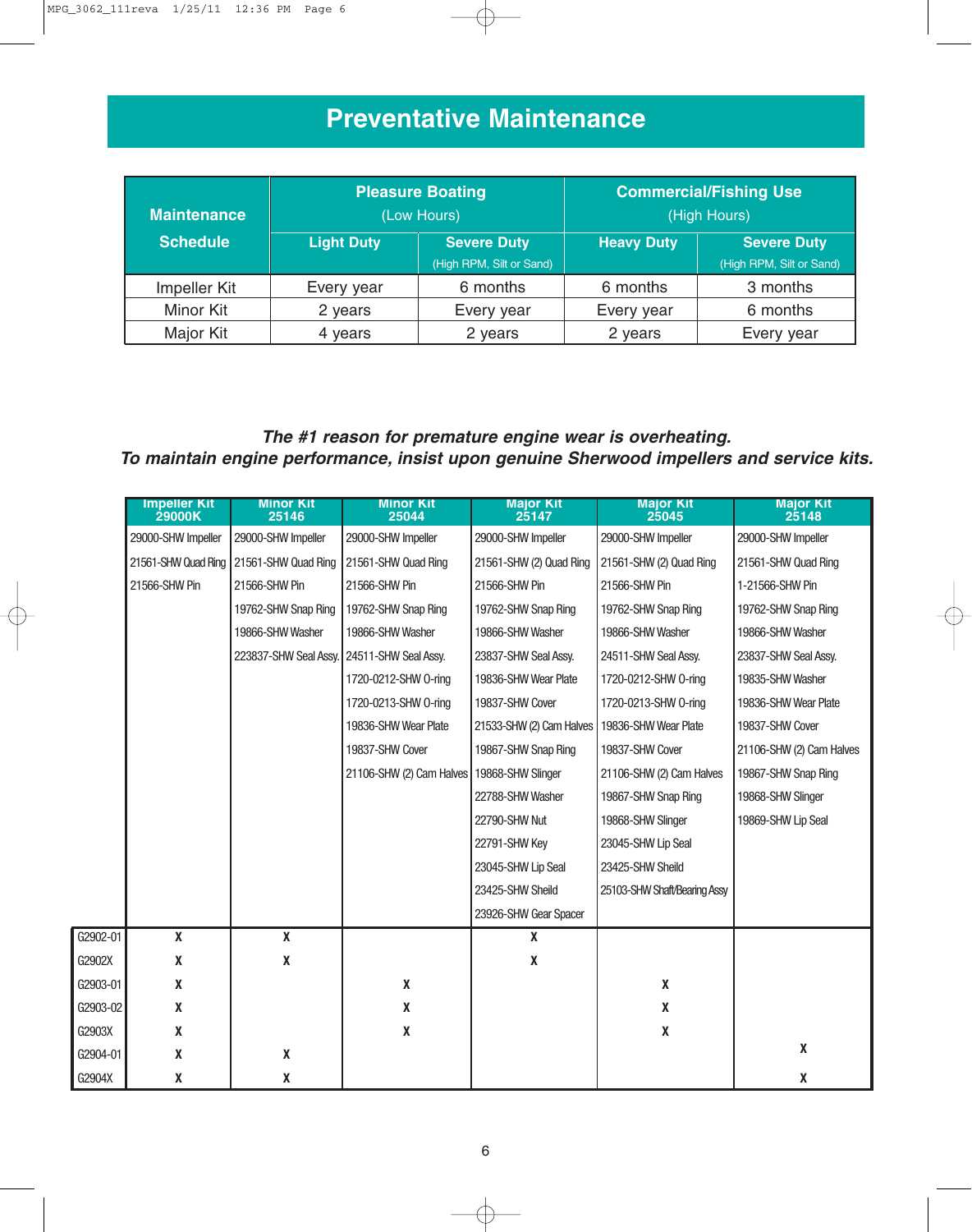### **Inspection**

### **The #1 reason for premature engine wear is overheating. To maintain engine performance, insist upon genuine Sherwood impellers and service kits.**

#### **Recommended inspection to be performed at any service interval:**

| Impeller               | Inspect for cracks or tears. Also, inspect for excessive abrasion of vane ends.<br>Replace annually, or if any of the conditions exist, as in the picture below.*              |                                                       |
|------------------------|--------------------------------------------------------------------------------------------------------------------------------------------------------------------------------|-------------------------------------------------------|
|                        | Wear Plate  Inspect for wear, flatness, and pin for fatigue.<br>Replace at major pump rebuild or if wear is evident to<br>maintain pump flow and suction performance.          | <b>Pitting</b><br><b>Bead worn</b><br>Tear<br>to flat |
| Cam<br>.               | Replace at minor or major pump rebuild or if<br>pitting/wear is evident.                                                                                                       |                                                       |
| Cover                  | <b>Ripped</b><br>Replace at major pump rebuild or if wear exists to<br>Vane<br>maintain pump flow and suction performance.                                                     | <b>Cavitation</b>                                     |
| <b>Mechanical Seal</b> | Replace at minor and major pump rebuild or if<br>leaking.                                                                                                                      |                                                       |
|                        | Lip Seal Replace at major pump rebuild or if leaking.                                                                                                                          |                                                       |
| Shaft                  | Inspect for wear in area of lip seal and rubber impeller.<br>Grooving of lip seal area or heavy fretting of the<br>impeller end shaft will require shaft replacement.          |                                                       |
| Bearing                | Inspect for loss of grease, corrosion or rough rotation.<br>Replace at major pump rebuild as the entire shaft and<br>bearing assembly (see page 4 for proper assembly number). | Bowed (set)                                           |

### **Genuine Sherwood Tech Tips**

#### **To maintain best engine performance and to prolong engine life - replace your impeller annually.\* Three tips to help you install your new impeller:**

- Use a non-petroleum based lubricant (silicon or soapy water) to help slide the impeller into the housing.
- Install the impeller with a twisting motion onto the shaft. Never force an impeller onto the shaft. The impeller must be able to move freely on the shaft to properly prime and function.
- Use a small amount of non-petroleum based lubricant to help hold the o-ring when replacing the cover.

#### **Proper storage of the impellers during a prolonged lay-up can help maintain the life of the impeller. Remove the impeller from the housing and store in a cool, dark place. This will avoid the following:**

- Copper bonding of the impeller to the housing
- Vanes "setting" into position as stored in the housing
- Ultraviolet deterioration
- \* See Maintenance Schedule on page 6